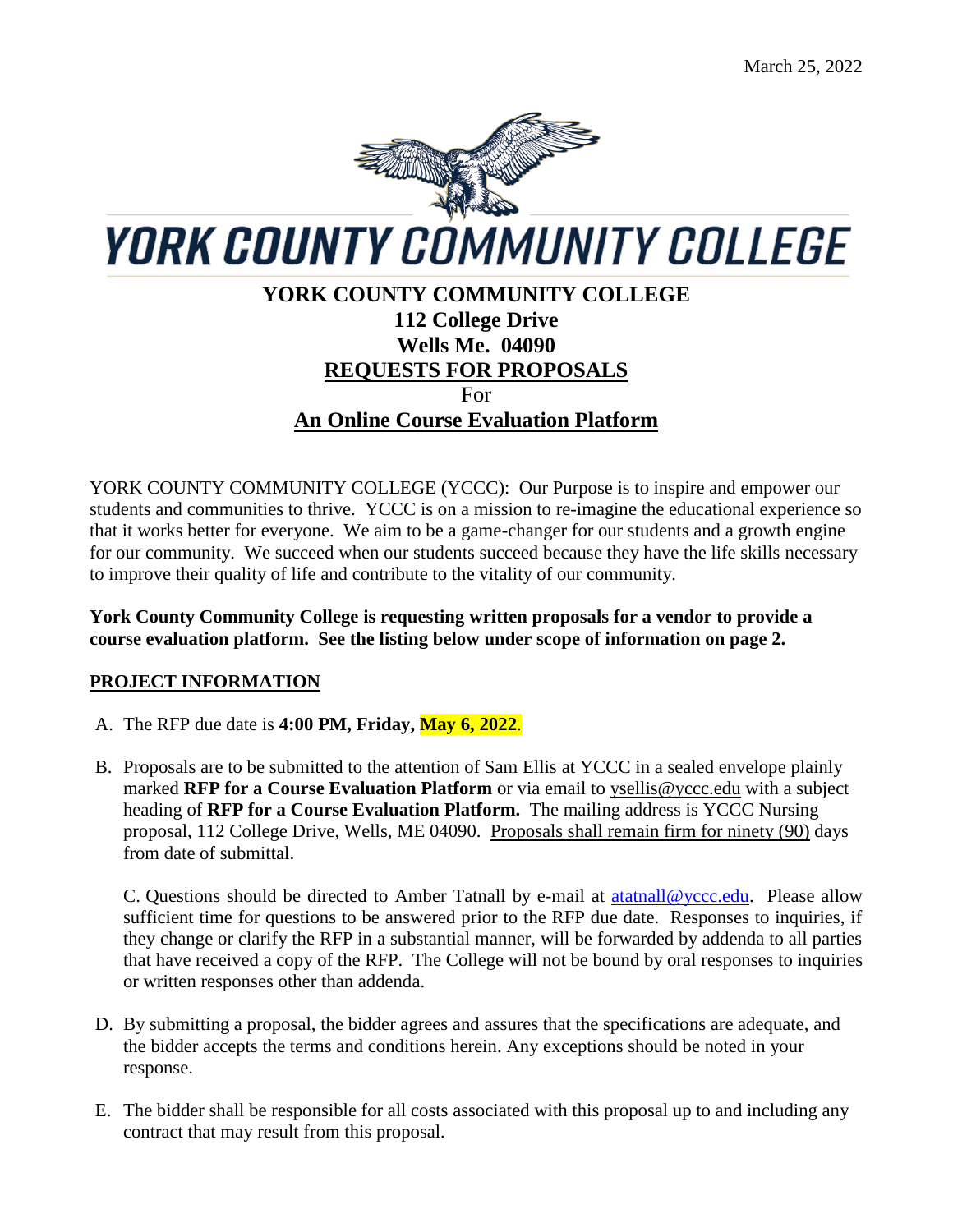F. The proposals will be evaluated, and selection made, on the basis of cost to the College, inventory age, turnaround time, quality and stability of lessor, experience, references, best value to the College and other criteria as deemed appropriate by YCCC. **YCCC reserves the right to reject any or all proposals, to waive any formality in any proposal, and generally take such actions as shall be in their best interest(s).**

### **ALL BIDS NEED TO INCLUDE ASSOCIATED COSTS WITH AGREEMENT AS WELL AS ANY OBLIGATIONS BY YORK COUNTY COMMUNITY COLLEGE.**

**Items:** An online course evaluation platform

### **SCOPE INFORMATION**

YCCC Academic Affairs is looking for a vendor to provide an online course evaluation platform. The vendor must provide terms of any additional costs.

YCCC is asking that the vendor provide the following information within the RFP and the College will rank the following for consideration of acceptable proposal.

## **REQUIREMENTS**

Bidders shall ensure that all information required herein is submitted with the proposal. All information provided should be verifiable by documentation requested by the College. Failure to provide all information, inaccuracy or misstatement may be sufficient cause for rejection of the proposal or rescission of an award. Bidders are encouraged to provide any additional information describing operational abilities. Responses to each requirement below should be in order and clearly marked.

The course evaluation platform will provide the following:

### **Survey creation features:**

- Access to a bank of standard, validated questions,
- Access to standard templates, or the ability to create templates, for effective survey design,
- Ability to create questions with branching logic,
- Ability to create custom questions that are asked of all classes,
- Ability to create questions based on class features such as size, academic program, course level, and/or course modality or format,
- Ability for instructors and department chairs to add questions specific to their interest or need areas, in an easy-to-learn, user-friendly interface,
- Ability to provide institutional branding.

#### **Survey administration features**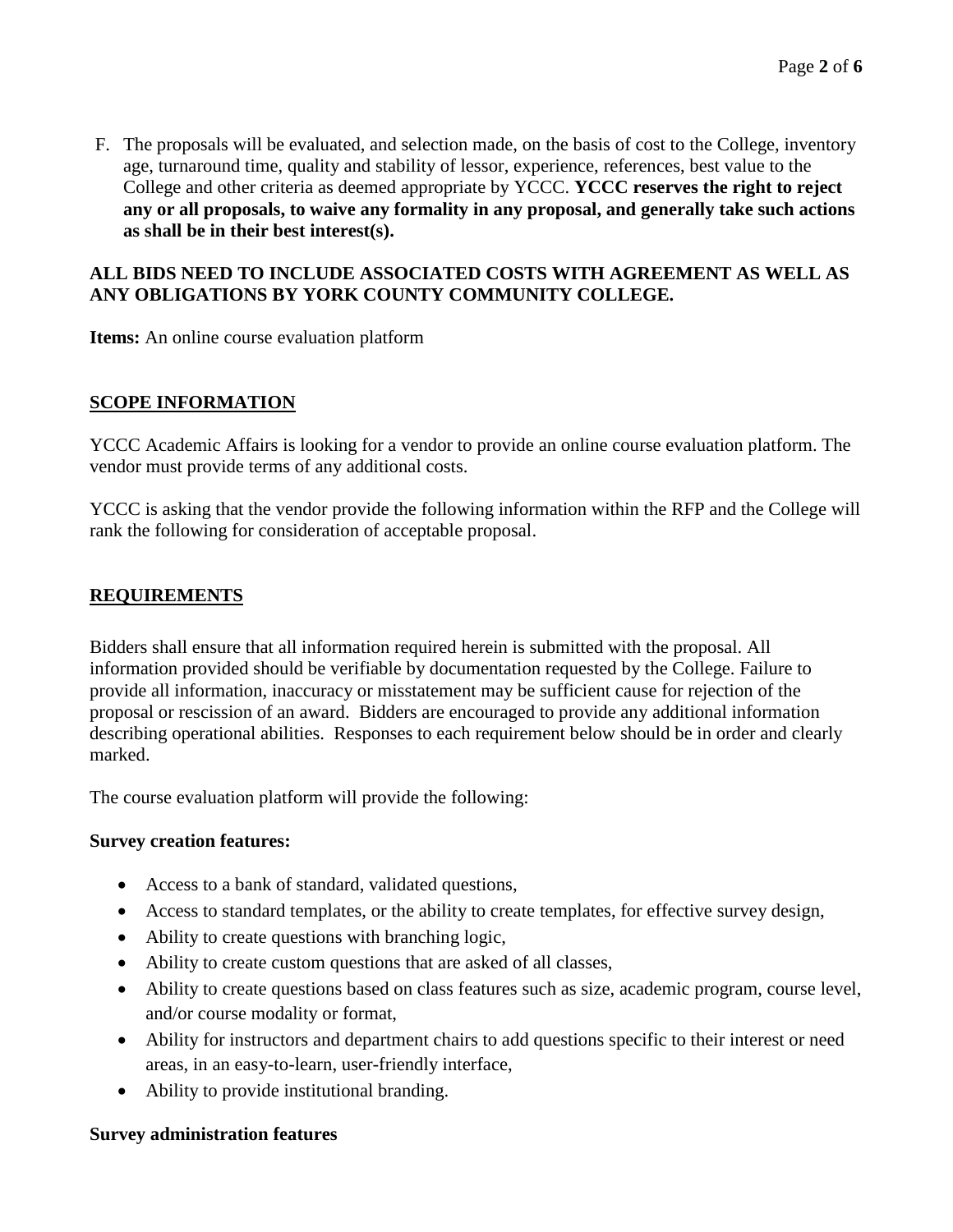- Survey administrator hierarchy at multiple levels (institution and academic program)
- Automated evaluation scheduling across full and sub-term semesters, based upon course start/end date,
- Automated notifications for students and instructors, including initial invitations and reminders for individual tasks.
- Automatic notification to students who have not completed an evaluation prior to the evaluation close date using a customizable message,
- Mechanisms for ensuring the highest possible student response rates.
- Ability for students to save an evaluation to complete later,
- Ability for students to easily see which evaluations are incomplete, which are complete, which are saved,
- Ability to administer, review, and respond across multiple platforms such as mobile, tablet, etc.
- Provide customized onboarding for survey administrators,
- Provide ongoing training opportunities for instructors and students.

### **Technical integrations and Security**

- On-premise or Cloud setup options,
- Seamless integration into our current LMS (D2L Brightspace) and SIS (Jenzabar) systems, with automated data connection and importation, including initial registration data, late registrations, and withdrawals.
- Support for setting up API integration.
- Native integration with security infrastructure (LDAP, SSO),
- Seamless integration with Microsoft Azure Active Directory single sign-on system.
- Preferences given to respondents that have static IP Addresses assigned to email servers. Respondents should be utilizing SPF/DMARC/DKIM as part of their email security and be able to send emails without EKU whitelisting entire hosting provider ranges of IP Addresses.

# **Reporting, Data Export, and Analytics**

- Ability to create user-friendly, meaningful reports of collected survey data, preferably userdriven, with interactive dashboards and text analytics,
- Ability to display basic statistics results (e.g., mean, standard deviation, etc. of the score for the questions asked) for every class, customizable at both the institution and program level,
- Ability to have data normed or compared with courses within a department or across degree programs, so that comparisons could be drawn,
- Ability to have data comparisons by instructor to identify trends in multiple classes over multiple terms.
- Ability to create additional institutional hierarchies for reporting (e.g., grouping like subject codes for reporting to program chairs),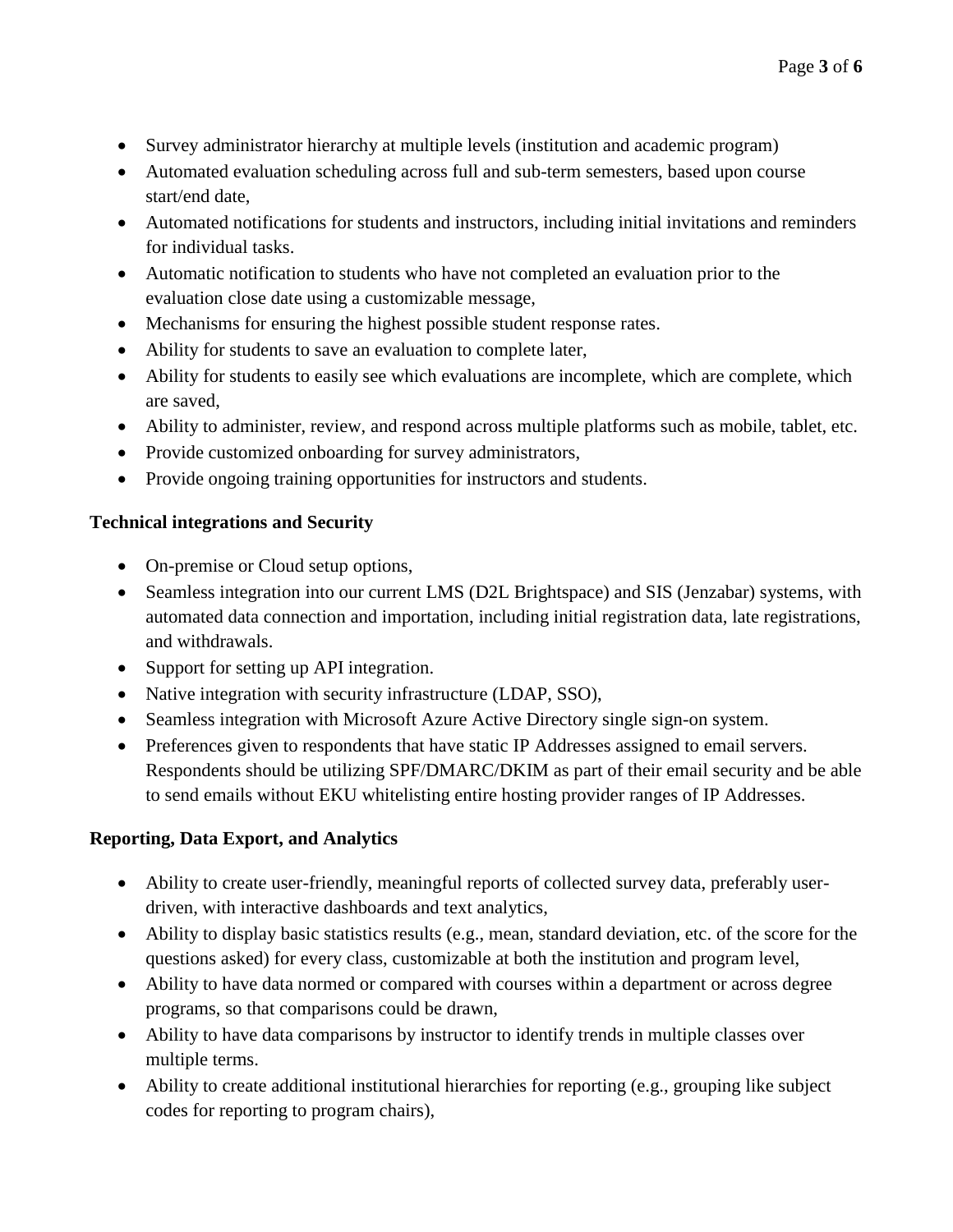- Ability to provide a variety of customizations (e.g., demographics, assessments by major, faculty views, etc.),
- Availability of results or report building capabilities within 48-72 hours following course end date,
- Ability to export the data from the course evaluation, including comments, in multiple formats,
- Granular permissions for survey report access for instructors, department chairs, and administrators,
- Ability to retain and access results for at least 10 years.

Bidders who can provide alternate solutions are encouraged to do so but are also cautioned to provide at least one response that meets the minimum stated criteria of this RFP.

- A. The following must accompany your proposal:
	- 1. Business Profile:
		- a. A statement of qualifications including a detailed history and description of your company and any published reports about your company;
	- 2. Annual Pricing for all Costs
	- 3. References:
		- a. A list of three references is required to be submitted with your proposal. These references should be colleges and/or universities.

# **ADDITIONAL REQUIREMENTS**

- A. The cost and compensation for **all** services and items shall be clearly indicated.
- B. Description of all proposed services and time requirements shall be clearly described in the proposal.
- C. It is the vendor's responsibility to confirm they have sufficient information required for the proposal. Any additional information required is to be brought to YCCC's attention.
- D. This RFP shall be referenced in, and considered part of, any final contract.
- E. All applicable costs are to be built into the RFP. No separate costs for items not included in the RFP will be accepted unless agreed to by YCCC in advance.
- F. YCCC is exempt from sales, property and excise taxes. Such taxes shall not be included in quoted prices. If any taxes are known by the Vendor to apply they shall be considered an expense of the Vendor and deemed a part of the quoted prices.
- G. The following MCCS Standard Terms and Conditions apply to all contracts with YCCC.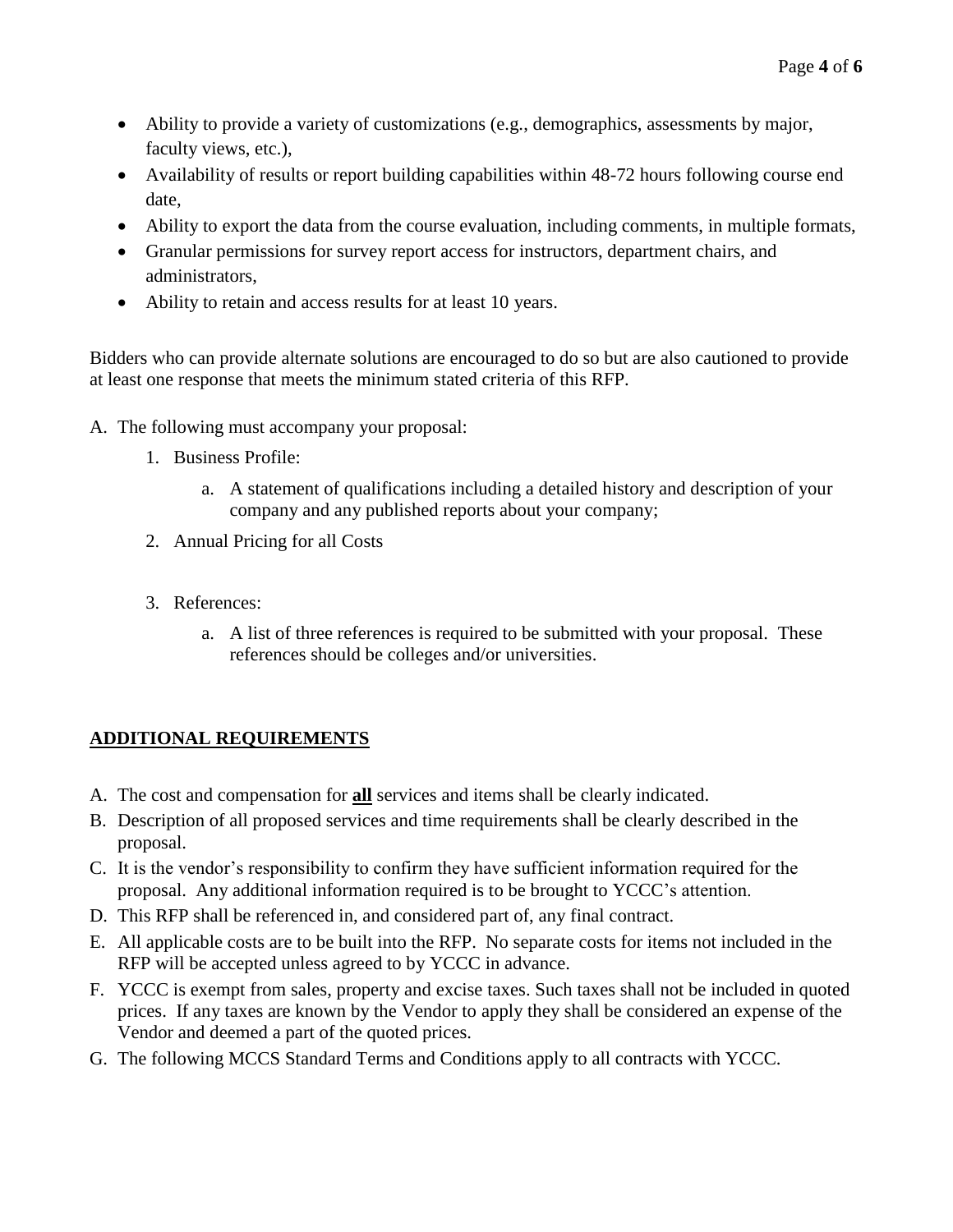#### **NOTICE TO VENDORS AND BIDDERS: STANDARD TERMS AND CONDITIONS APPLICABLE TO ALL MCCS CONTRACTS**

The following standard contracting terms and conditions are incorporated and shall become a part of any final contract that will be awarded by any college or other operating unit of the Maine Community College System (collectively "MCCS"). These terms and conditions derive from the public nature and limited resources of the MCCS. **MCCS DOES NOT AGREE TO:**

- 1. Provide any defense, hold harmless or indemnity;
- 2. Waive any statutory or constitutional immunity;
- 3. Apply the law of a state other than Maine;
- 4. Procure types or amounts of insurance beyond those MCCS already maintains or waive any rights of subrogation;
- 5. Add any entity as an additional insured to MCCS policies of insurance;
- 6. Pay attorneys' fees; costs, including collection costs; expenses or liquidated damages;
- 7. Promise confidentiality in a manner contrary to Maine's Freedom of Access Act;
- 8. Permit an entity to change unilaterally any term or condition once the contract is signed;
- 9. Automatic renewals for term(s) greater than month-to-month;
- 10. Limitations on MCCS' recovery of lawful damages incurred as a result of breach of the contract;
- 11. Limitation of the time period under which claims can be made or actions brought arising from the contract;
- 12. Vendor's terms prevailing over MCCS' standard terms and conditions, including addenda; and
- 13. Unilateral modifications to the contract by the vendor.